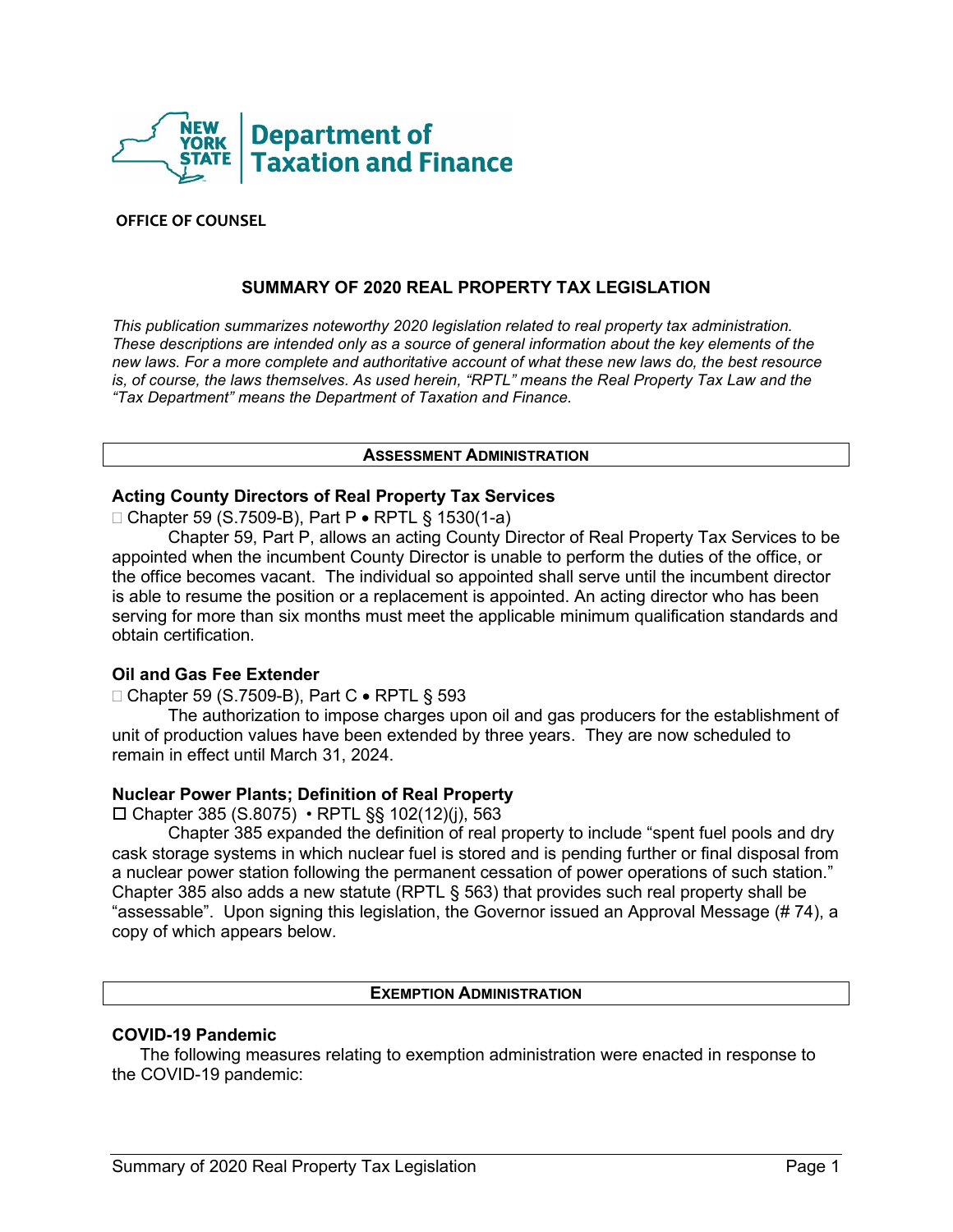# • **Agricultural Assessment; Gross Sales Requirement**

 $\Box$  Chapter 220 (A.10464-A) • Agriculture & Markets Law § 305(1)(f)

Chapter 220 temporarily reduced the gross sales requirement needed to qualify for an agricultural assessment if it can be shown that a farm's gross sales suffered due to the pandemic, and would have been at or above the \$10,000 (or \$50,000 if less than seven acres) average gross sales value threshold if not for the pandemic. This legislation only applies to farm operations that qualified for an agricultural assessment in 2020. The average annual gross sales value that the farm would have been produced if not for the pandemic must be certified by a cooperative extension using form RP-305-f. This legislation expires January 1, 2022.

# • **Temporary Suspension of Certain Renewal Application Requirements**

Chapter 381 (S.9114), Part B, Subpart D • Unconsolidated

Chapter 381, Part B, Subpart D, generally required exemptions for senior citizens and persons with disabilities that were granted in 2020 to be renewed at the same amounts in 2021 without an application. Owners had to be given the ability to reapply where they believe they may be entitled to a greater exemption, but they could not be compelled to reapply in person. The legislation also gave assessing units the option to allow their assessors to request a renewal application where they had reason to believe that an eligible owner had relocated to a new primary residence, had added someone to the deed, had transferred the property to a new owner, or had passed away.

# • **General Application Filing Deadlines**

Chapter 92 (S.8122-B) • Unconsolidated

Chapter 92 gave municipal corporations the option to adopt local laws, ordinances or resolutions extending the deadline for filing applications for 2020 exemptions and abatements until July 15, 2020.

# **Nuclear Power Plants; Exemption Applicability**

 $\Box$  Chapter 386 (S.8204) • RPTL § 485(1)

Chapter 386 extends the local option exemption authorized by RPTL § 485 to nuclear facilities that no longer generate electricity. This effectively allows impacted municipalities to enter into PILOT agreements with the owners of such facilities. Upon signing this legislation, the Governor issued an Approval Message (# 75), a copy of which appears below.

# **Residential-Commercial Urban Exemption (RESCUE) Program**

Chapter 357 (A.8091-A) • RPTL § 485-a

Chapter 357 revises the eligibility requirements for the exemption for certain mixed-use property that is authorized by RPTL § 485-a. To qualify for the exemption as so revised: (1) the commercial component of a mixed-use building must provide goods or services directly to the public; (2) permissible commercial uses include hotel services, retail stores, office space, restaurants, bars, gyms, theaters, and cafes; (3) land that was vacant prior to residential or commercial construction work for which the exemption is sought is not eligible for the exemption; and (4) owners of property receiving the exemption are required to submit an annual certification with the assessor attesting to the continued compliance with the eligibility requirements of the exemption. Failure to file the certification or to comply with the eligibility requirements will result in revocation of the exemption. These amendments apply to properties for which initial exemption applications are received on or after January 1, 2021. Upon signing this legislation, the Governor issued an Approval Message (# 59, set forth below) indicating that further amendments will be forthcoming.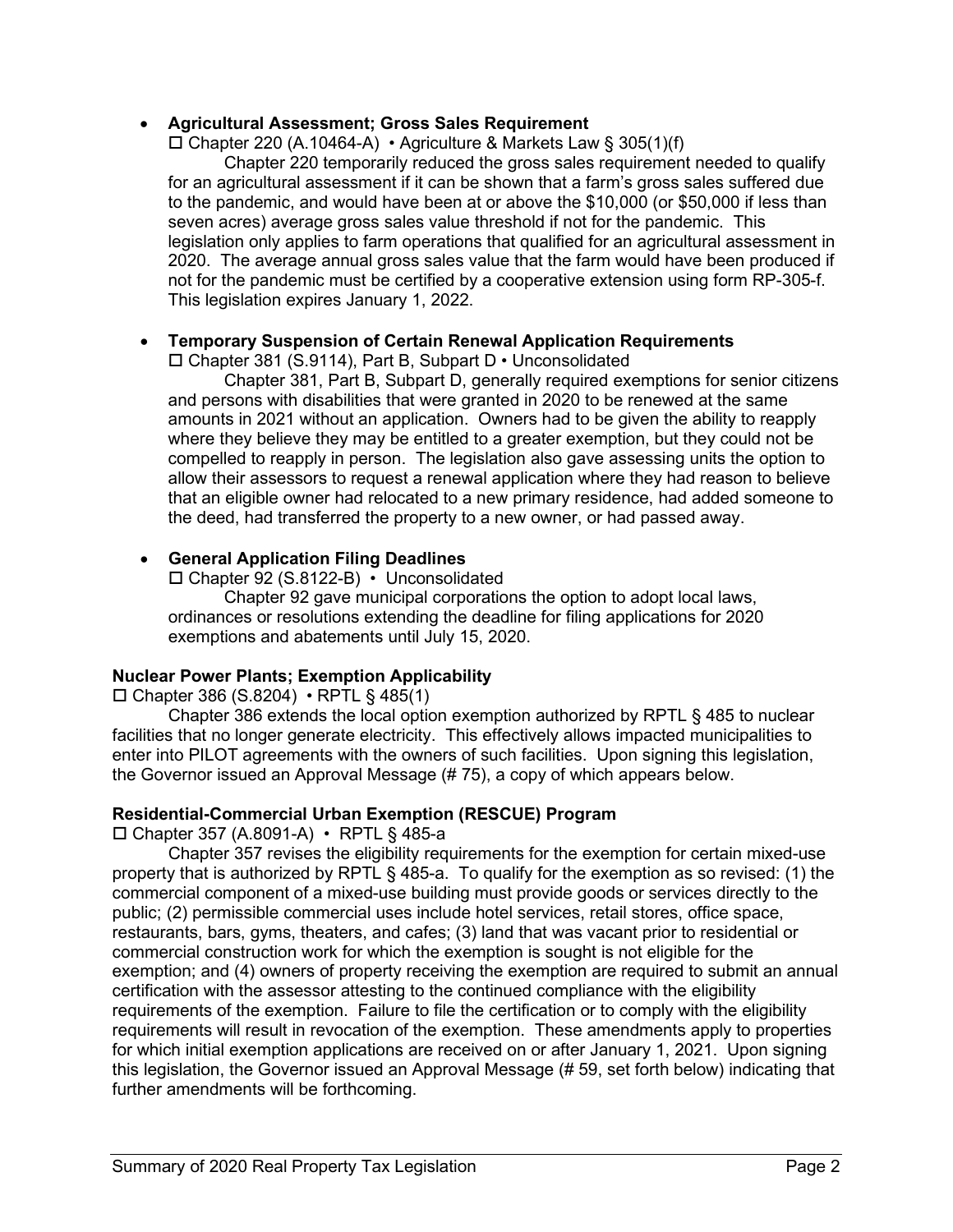# **Real Property Tax Exemption Task Force**

# Chapter 317 (S.3679-A) • Unconsolidated

Chapter 317 created a real property tax exemption task force to conduct a study of tax exemptions in New York State. Within one year after its seven members have been appointed, this panel must issue a report with data on the number and value of exempt properties (including those with IDA exemptions), information about the application processes, and recommendations as to whether exemptions should be continued or reformed. Upon signing this legislation, the Governor issued an Approval Message (# 27, set forth below) indicating that further amendments will be forthcoming.

# **STAR Exemption**

The following STAR-related measures were enacted in 2020:

- o Chapter 56 (S.7506-B), Part W, precludes delinquent property owners from receiving Basic STAR credits or exemptions if their property taxes remain unpaid. See Tax Law § 171-w and [https://www.tax.ny.gov/pit/property/star/prop-tax-delinquency.htm.](https://www.tax.ny.gov/pit/property/star/prop-tax-delinquency.htm)
- o Chapter 59 (S.7509-B), Part U, reopened the period for persons receiving the Enhanced STAR exemption to enroll in the Income Verification Program (IVP) for 2019. It also allowed the Tax Department to send checks to enrollees who qualify. See RPTL § 425(4)(b)(iv)(A).

# **Superstorm Sandy Exemption Extender**

Chapter 259 (A.9968) • L.2015, Chap.122 & L.2018, Chap.130

Chapter 259 extends the ability of certain taxpayers affected by Superstorm Sandy to apply for exemption relief. Previously, to be eligible, the reconstruction, alterations or improvements had to be included on a certificate of occupancy issued by March 1, 2020. This enactment changes that deadline to March 1, 2022.

# **Retroactive Exemptions for Specific Properties**

In certain assessing units, the assessor has been authorized to accept an exemption application after taxable status date for a specific parcel owned by a named nonprofit or governmental entity that either acquired the parcel after taxable status date, or acquired title but failed to apply for the exemption by taxable status date. The details of the various authorizations may be found in the [2020 Legislative Status Chart](https://www.tax.ny.gov/research/property/legal/legis/20bills.htm) that is posted on the Department's website. Upon signing two of these measures (specifically, Chapters 163 and 187), the Governor issued Approval Messages (## 8 and 9; set forth below) indicating that further amendments will be forthcoming.

# **Technical Amendments**

Technical amendments concerning real property taxation were enacted in 2020 that:

- $\circ$  Clarified that the exemption for facilities for physically disabled persons authorized by RPTL § 459 applies to special ad valorem levies. Chapter 55 (S.7505-B), Part XX, Subpart E.
- $\circ$  Removed from the RPTL and Tax Law certain provisions that only impacted the administration of the STAR exemption in the 2013-2014, 2014-2015 and 2015-2016 school years. Chapter 59 (S.7509-B), Part S.
- $\circ$  Clarified that the same valuation date is to be used to value railroad property when determining both ceilings and local assessments, and also clarified that prior year equalization rates are to be used to set telecommunications ceilings. Chapter 59 (S7509-B), Part T.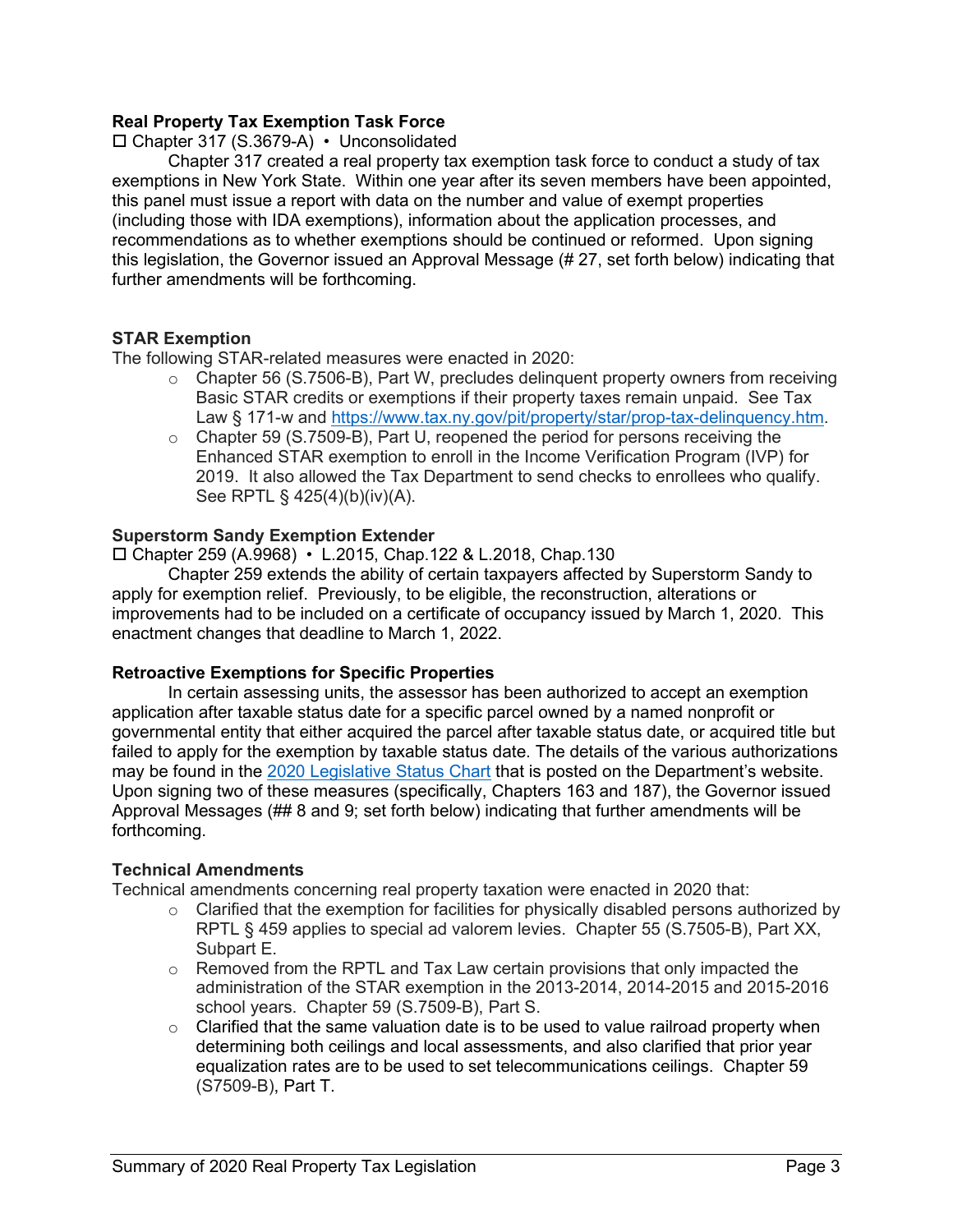# **TAX COLLECTION AND ENFORCEMENT**

# **COVID-19 Pandemic**

The following measures relating to tax collection and enforcement were enacted in response to the COVID-19 pandemic:

- o Foreclosure moratorium: Chapter 381 (S.9114), Part B, Subpart B, imposed a moratorium on the sale and foreclosure of tax liens during the COVID disaster emergency when an owner of residential property has filed a hardship declaration with the local government. It did not eliminate the obligation to make the payments due, nor did it preclude the imposition of interest for non-payment.
- $\circ$  Utility Moratorium: Chapter 108 (S.8113-A) imposed a moratorium on terminations of utility services – including those provided by municipalities – on residential property due to the non-payment of fees and/or taxes during the COVID disaster emergency.
- $\circ$  Additional payment options: Chapter 389 (S.8138-B) gave municipalities additional flexibility to defer payment due dates and devise installment arrangements during the COVID disaster emergency.

#### **MISCELLANEOUS**

# **Legislation of Local Interest**

Enactments that are primarily of local interest include the following:

- $\circ$  The authority of the City of Middletown to enter into a contract to sell delinguent liens to a private party, and to engage a private party to collect some or all of the delinquent tax liens held by it, has been extended (Chap. 58, Pt. XXX, Sbpt. B, Item B).
- o The special provisions for determining current base proportions under RPTL Article 19 in the Towns of Orangetown, Clarkstown and Islip have been extended (Chap.58, Pt. XXX, Sbpt. B, Items KKK, LLL and MMM).
- o The following enactments primarily impact Nassau County:
	- o Provisions relating to the preparation and review of assessments in the county have been extended (Chap 58, Pt. XXX, Subpt. B, Item II)
	- $\circ$  The special provisions for determining current base proportions for the county and the approved assessing units therein have been extended (Chap 58, Pt. XXX, Subpt. B, Item MMM).
	- $\circ$  The obligation of Nassau County and the Town of Hempstead to pay PILOTs on certain property in the Lido Beach area has been extended (Chap 58, Pt. XXX, Subpt. B, Items U and V).
- $\circ$  The following enactments primarily impact New York City:
	- o The Industrial and Commercial Abatement Program (ICAP) has been extended to remain in effect through 2025, with modifications (Chap. 56, Pt. SS).
	- $\circ$  The tax abatements for certain commercial properties and for solar electric generating systems and electric energy storage equipment have been extended (Chap. 58, Pt. XXX, Subpt. H, Items A and B).
	- $\circ$  The income limits for the SCRIE and DRIE programs have been extended (Chap. 58, Pt. XXX, Subpt. B, Item Z).
	- $\circ$  The special provision for determining current base proportions in the City has been revised and extended (Chap. 58, Pt. XXX, Subpt. B, Item JJJ).
	- $\circ$  The J-51 tax abatement program has been extended (Chap. 58, Pt. XXX, Subpt. B, Item RRR).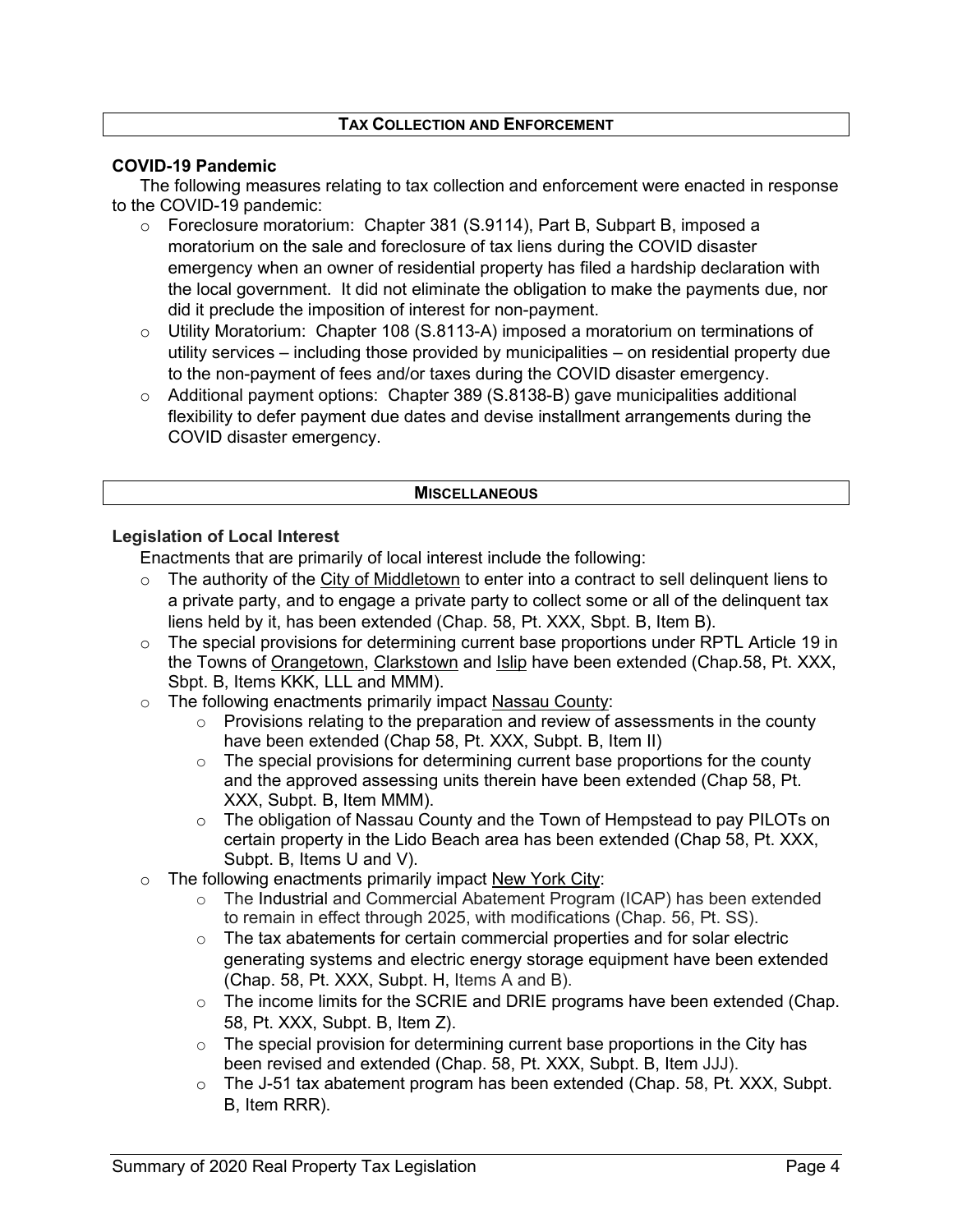#### **GOVERNOR'S APPROVAL MESSAGES**

#### **APPROVAL MEMORANDA - Nos. 8 and 9 Chapters 163 and 187**

MEMORANDUM filed with Senate Bill Number 8136, entitled:

"AN ACT in relation to authorizing the assessor of the town of Huntington, county of Suffolk, to accept from Chabad Lubavitch Chai Center, Inc., an application for exemption from real property taxes"

MEMORANDUM filed with Senate Bill Number 6869A, entitled:

"AN ACT in relation to authorizing the assessor of the town of Huntington, county of Suffolk, to accept from the Joshua Baptist Church, an application for exemption from real property taxes"

#### APPROVED

These bills would allow the Chabad Lubavitch Chai Center and the Joshua Baptist Church to file late applications for exemption from property taxes for property owned.

These bills, however, require that the Suffolk County Legislature approve such exemptions. While it is customary in bills of this nature for the exemptions to be subject to local approval, in Suffolk County, the town is the assessing unit and so the power to approve the exemptions should be vested in the town board. The Legislature has agreed to a chapter amendment changing the required approving entity from the Suffolk County Legislature to the Town Board of Huntington for each bill. Based on that agreement, I am approving this bill.

This bill is approved. (signed) ANDREW M. CUOMO

#### **APPROVAL MEMORANDUM - No. 27 Chapter 317**

MEMORANDUM filed with Senate Bill Number 3679-A, entitled:

"AN ACT relating to establishing the real property tax exemption task force, and providing for its powers and duties; and repealing such provisions of law relating thereto"

#### APPROVED

This bill will establish a real property tax exemption task force to examine the real property tax exemption laws and to recommend changes, if any, to those laws.

I support and share the goals of this legislation. As such, I have reached agreement with the legislature on technical amendments removing the Task Force from the Department of Taxation and Finance while continuing to provide for the open sharing of data, and changing the composition of the Task Force to ensure adequate representation of stakeholders. On that basis, I am signing this bill.

This bill is approved. (signed) ANDREW M. CUOMO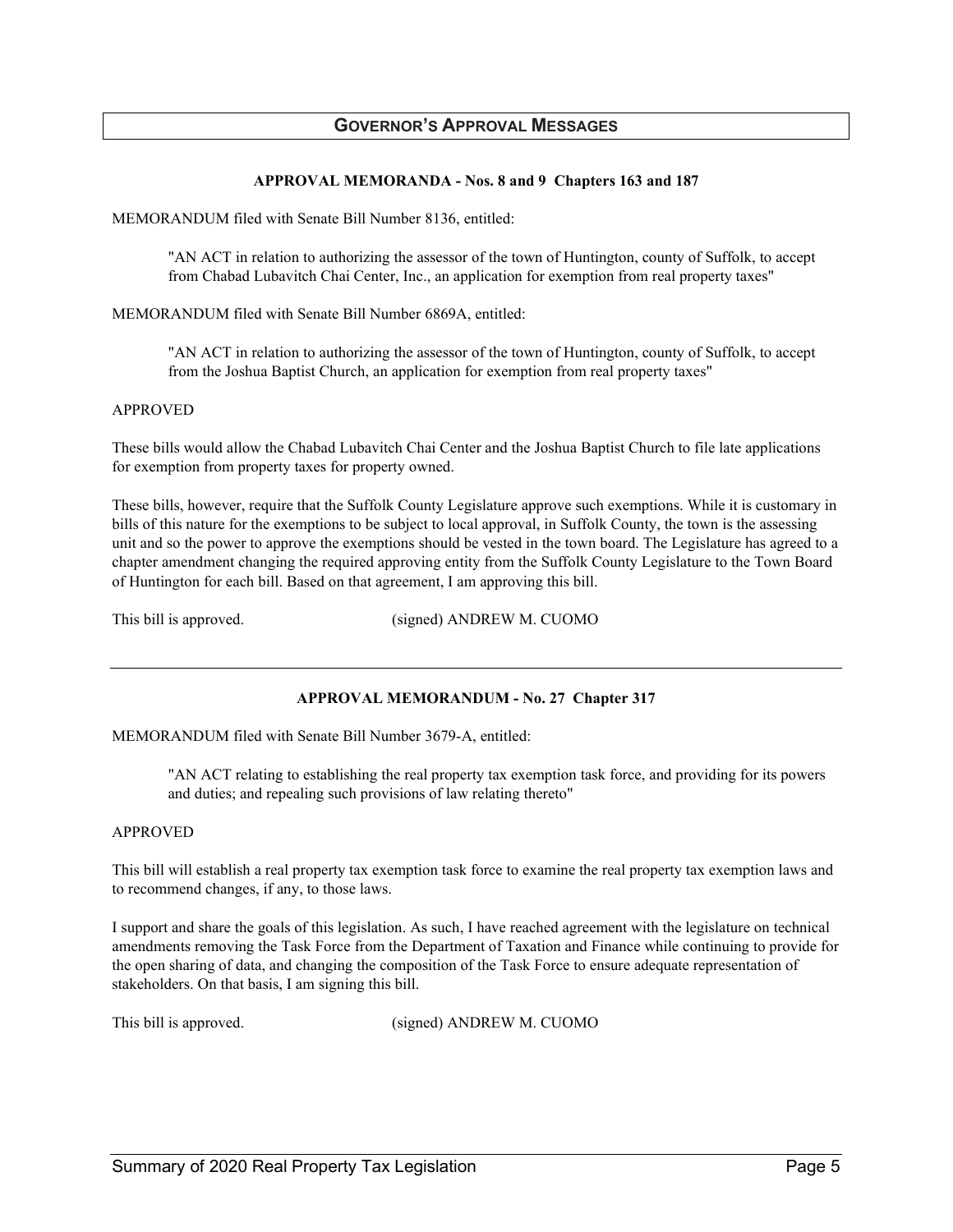#### **APPROVAL MEMORANDUM - No. 59 Chapter 357**

MEMORANDUM filed with Assembly Bill Number 8091-A, entitled:

"AN ACT to amend the real property tax law, in relation to the residential-commercial urban exemption program"

#### APPROVED

This bill would amend provisions of the real property tax law to limit the purposes and uses that qualify for the exemption program.

This exemption program, which incentivizes mixed-use developments, has seen some abuse with a few projects containing only nominal commercial or residential space, undermining the goals of the program. Accordingly, I fully support the spirit of this bill to ensure this program appropriately incentivizes legitimate mixed-use development projects.

This bill, however, could have the unintended consequences of negatively affecting revitalization projects, which are in progress and will create jobs and spur economic growth. While I fully understand and appreciate the Legislature's intent to incentivize the redevelopment of only existing buildings for mixed use, now is not the time to stifle any economic development. I would happily support further legislation intended to more directly focus on needs of underutilized or vacant properties. Therefore, in response to these concerns, I have secured an agreement with the Legislature to amend provisions of the bill to make certain technical changes and to prevent obstructing development projects on vacant land that are reliant on this tax exemption.

On the basis of this agreement, I am pleased to sign this bill.

This bill is approved. (signed) ANDREW M. CUOMO

#### **APPROVAL MEMORANDA - Nos. 73, 74 and 75 Chapters 384, 385 and 386**

MEMORANDUM filed with Senate Bill Number 7846, entitled:

"AN ACT to amend the labor law and the public service law, in relation to establishing requirements for the transfer, sale, lease and any decommissioning activities of the Indian Point Nuclear Power Plant"

MEMORANDUM filed with Senate Bill Number 8075, entitled:

"AN ACT to amend the real property tax law, in relation to including certain spent nuclear fuel within the definition of real property"

MEMORANDUM filed with Senate Bill Number 8204, entitled:

"AN ACT to amend the real property tax law, in relation to nuclear powered electric generating facilities"

#### APPROVED

These bills would amend the Labor Law, Public Service Law and Real Property Tax Law to address certain issues associated with the closure of nuclear power plants in New York. Senate Bill 7846 would provide certain labor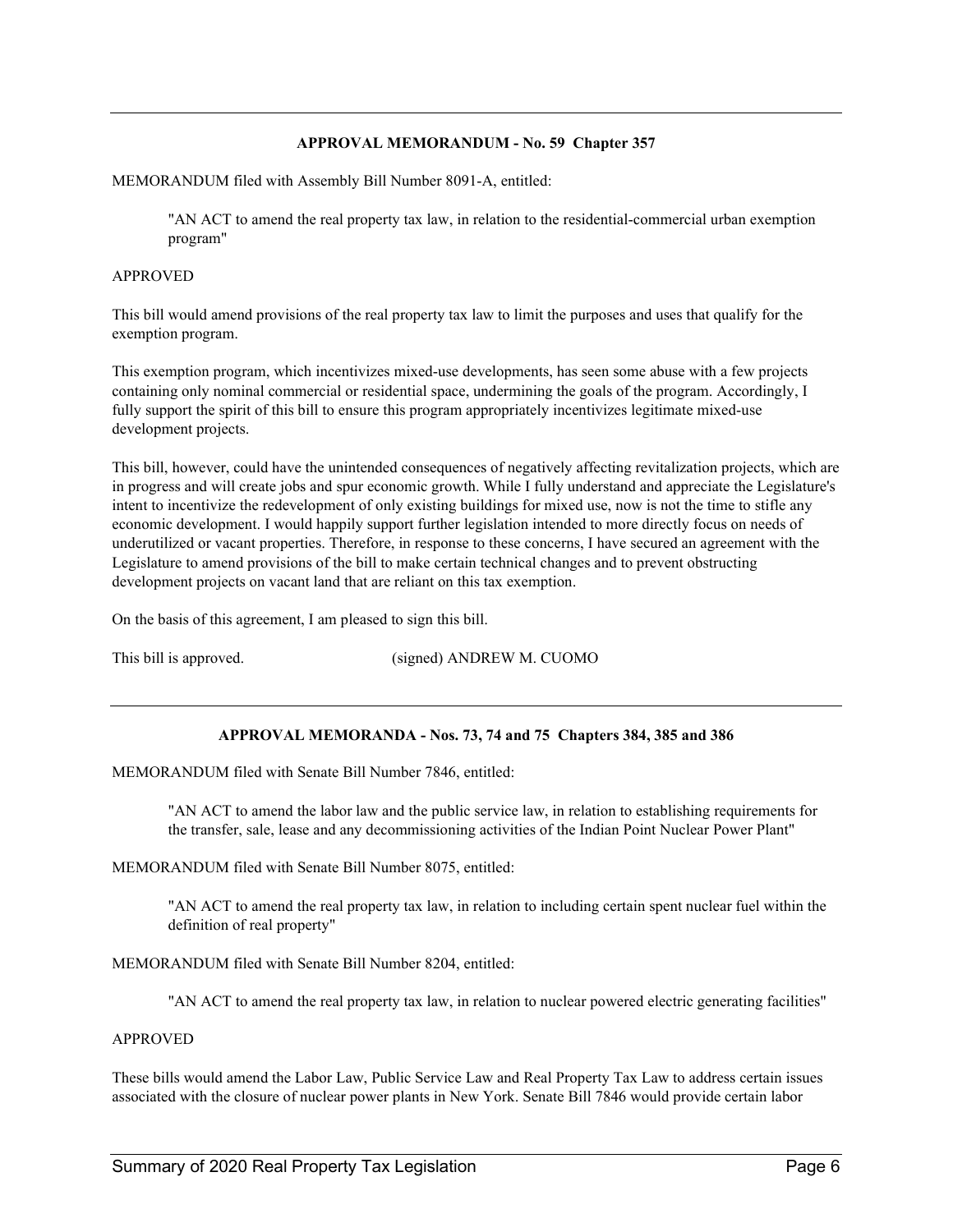protections to employees of the Indian Point Power Plant. Senate Bill 8075 would expand the definition of Real Property under the Real Property Tax Law to include spent fuel pools and dry cask storage systems for nuclear fuels in storage at a nuclear power plant that has shut down permanently. Senate Bill 8204 would amend the Real Property Tax Law to allow communities to continue to enter into Payment in Lieu of Tax (PILOT) Agreements after nuclear facilities located in those communities have shut down.

This administration has been and remains committed to providing support and resources to address the potential impacts to local communities resulting from the retirement of nuclear power facilities. However, these bills would potentially increase the costs associated with decommissioning and restoring nuclear sites, increasing the strain on limited funds held in trust for the safe and thorough decommissioning of these sites. In addition, these bills may undermine the Public Service Commission's (PSC) existing legal authority and oversight over former nuclear plants. The State must retain its oversight to ensure that nuclear facilities are shut down and decommissioned, and the sites restored, safely and thoroughly.

Therefore, I have agreed with the Legislature to make certain technical changes to Senate Bill 7846 that will address these concerns by requiring employees at Indian Point to be paid no less than the locality's prevailing wage and for purchasers of Indian Point to be bound by current collective bargaining agreements, and amending the Public Service Law to make clear that PSC has continuing authority over nuclear power reactors after a plant has shut down. I also direct the Department of Public Service to establish an Indian Point Nuclear Decommissioning Oversight Board comprised of state officials, scientific and technical experts, local officials, labor union representatives, environmental groups and other interested stakeholders. The oversight board will advise and assess on how to protect the financial, environmental and physical interests of the communities affected by decommissioning, including the interests of the current workforce as it relates to continuing the public safety of the surrounding communities.

This bill is approved. (signed) ANDREW M. CUOMO